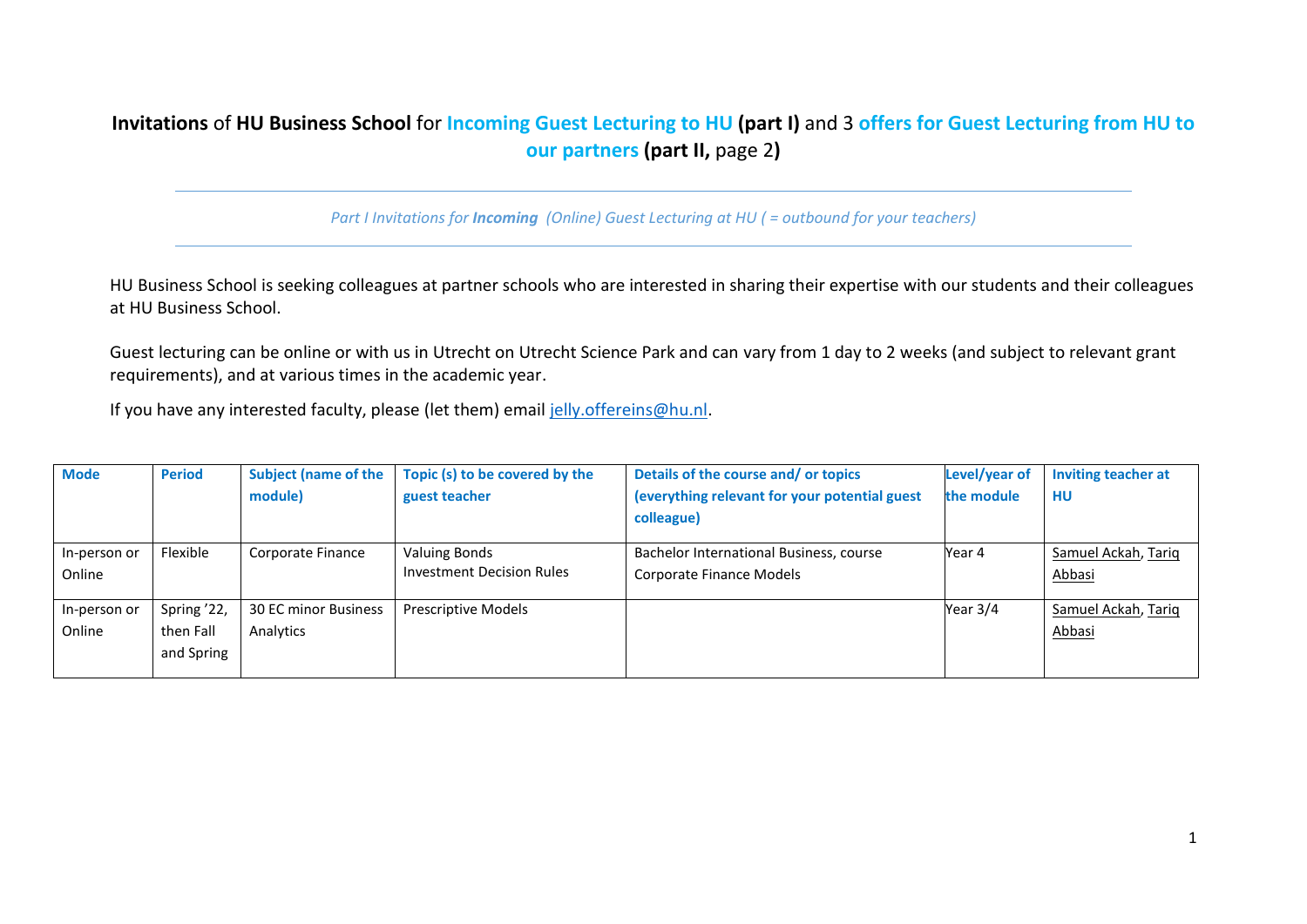### *Part II Offers for (Online) Guest Lecturing (= inbound/visiting your university)*

| <b>Desired period and duration</b>                                                                            | Language(s)                                                                              | <b>Teaching experience</b>                                                                                                                                           | <b>Other Specific topic(s)/passions</b>             |                                                              |
|---------------------------------------------------------------------------------------------------------------|------------------------------------------------------------------------------------------|----------------------------------------------------------------------------------------------------------------------------------------------------------------------|-----------------------------------------------------|--------------------------------------------------------------|
| To be discussed                                                                                               | English and some<br>Spanish/French/German.<br>Preference for a<br>Mediterranean country, | Finance, Marketing, Business Game,<br>Business Administration, OBC in year<br>1, Operations Management (BPM) in<br>year 2, Market Entry Strategy in year<br>$3 - 4.$ | <b>Business game</b>                                | Name teacher: Wouter<br><b>Veldhuis</b>                      |
| January - June 2022; length of<br>stay to be discussed (1 week up to<br>4 weeks)                              | Dutch, English, French,<br>German                                                        | Topics:<br>Professionals skills > presentation<br>techniques, conversation techniques<br>$etc.$ .<br>Career development                                              | Career development / life long learning<br>Coaching | $\frac{1}{\text{PDF}}$<br>cv Karolijn Burgman<br>English.pdf |
| January - June 2022 or September<br>- November 2022 or January $-$<br>June 2023<br>Length of stay max. 1 week | Dutch and English                                                                        | Hospitality management skills<br>Personal development training<br>(personal values, feedback<br>techniques)<br>Presentation and conversation<br>techniques           | Coaching student projects / group processes         | Name teacher: Eline Swinkels                                 |